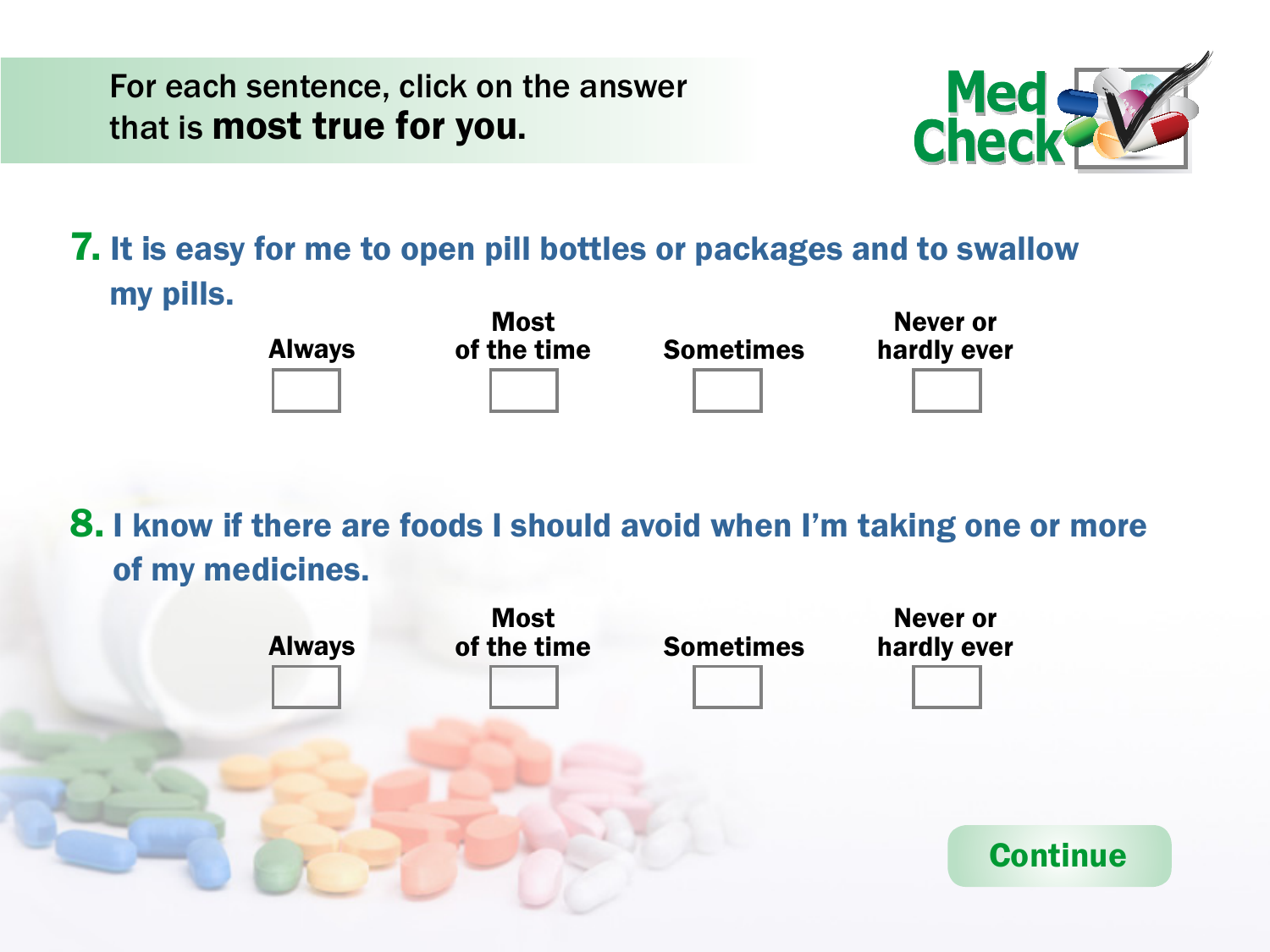## Alaska Medication Education

The bllowing stions will hel pucheck whether **y** the gtting the bst otiof puentimes or if **guold avelenge a rolerwith them** 

> or each sentence, click on the answer that is ast tre br pu

To erase or clear an answer, double-click.

Note This evaluation works in most browsers and Acrobat Reader. You will not have full functionality with oogle Chrome. If you do not have Acrobat Reader, you may download it here.



**C**ck to **C**ntine